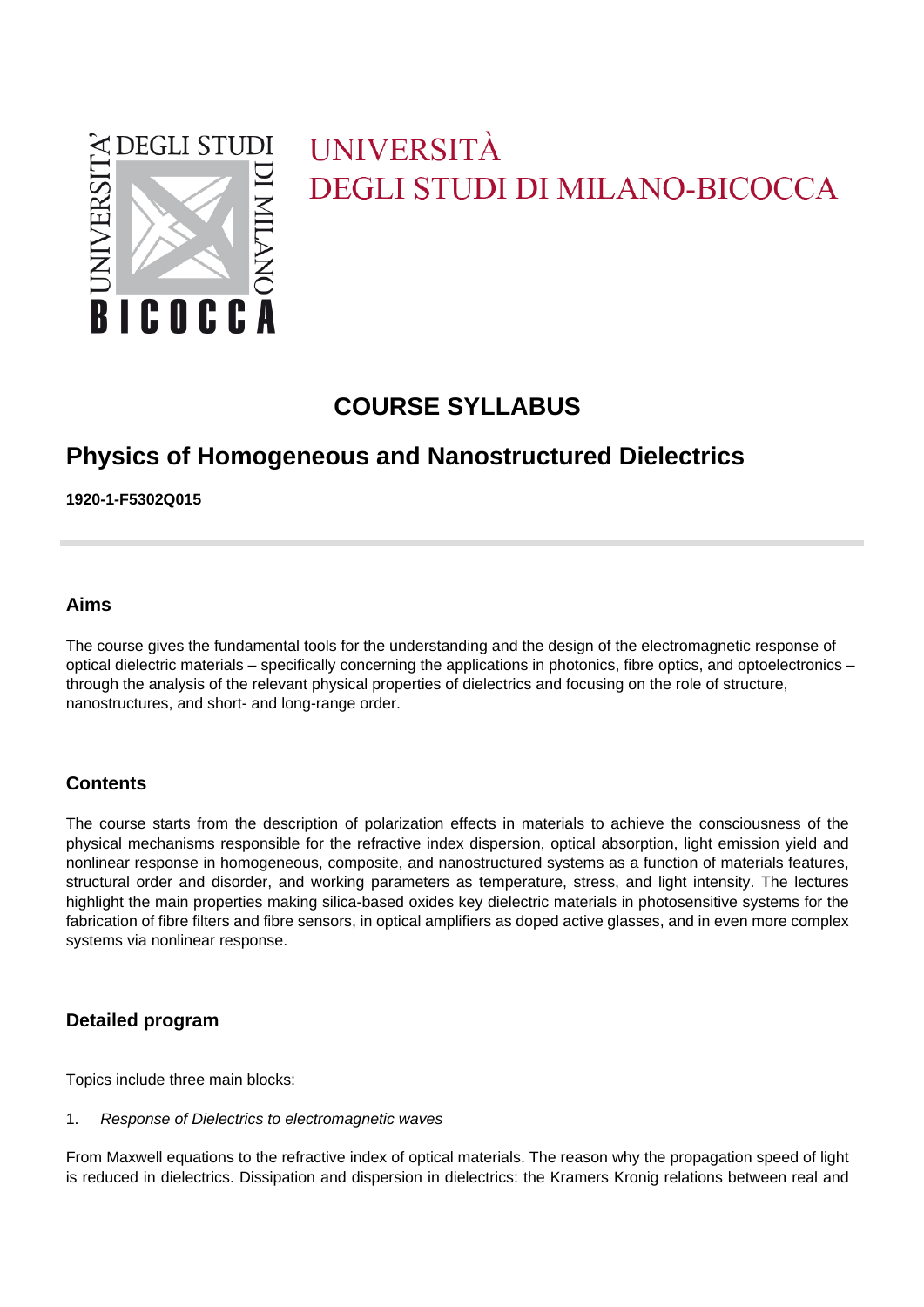imaginary parts of the response functions. Relationship between refractive dispersion and optical absorption spectrum. Physical meaning of the Sellmeier parametrization. From Clausius-Mossotti and Lorenz-Lorents relations to the thermo-optic and elasto-optic coefficients and their technological importance in fibre-optics and fibre-sensors. Bragg gratings fundamentals and applications. Mechanisms of photosensitivity for functionalizing dielectric materials. Glass materials engineering and tools for the description of wave propagation in layered dielectrics: transfer matrix and scattering matrix.

#### 2. Amorphous dielectrics: structure and effects on optical functions

Description of amorphous structures: ordering rules, deviations from order, topological disorder, defectiveness, bond angle and length distribution in amorphous structures. Raman spectrum of amorphous dielectric oxides and contributions from the statistics of coordination rings. Dependence of energy gap on the structural disorder: Tauc and Urbach spectral region. Effects of static and dynamic disorder in the Urbach spectral region of the absorption edge. Homogeneous and inhomogeneous contributions to the spectral broadening of transitions at localized states. Configurational coordinate diagram and cross-correlation effects on the spectral parameters. Electron-phonon coupling and relaxation energy. Huang Rhys factor and relationship with the Stokes shift and spectral band homogeneous broadening.

#### 3. Structural effects on localized transitions

Crystal field effects. From the electrostatic potential of ligands to the Stevens operators in the description of the crystal field Hamiltonian. Introduction to the use of Tanabe-Sugano diagrams. Energy of the electronic configurations. Crystal field spectroscopic terms and relationships with free ion terms. Racah parameter. Spin allowed and spin forbidden transitions. Static and dynamic Crystal Field effects, spectral broadening of transitions between field dependent e field independent configurations. Judd-Ofelt theory and related parameters for the analysis of Crystal field effects on rare earth ions.

Nonlinear response in amorphous dielectrics. Anharmonic effects and asymmetry of the local potential on the polarization response: Second and third order effects and role of poling processes. Physical mechanisms responsible for the nonlinear refractive index. Experimental methods for the analysis of third order nonlinear refractive and dissipative response of amorphous dielectrics.

# **Prerequisites**

Basic knowledge of electromagnetism.

# **Teaching form**

The course mainly comprises lectures in the classroom and includes sets of collective exercises of design and evaluation of materials and material properties for technology. In the group exercises, students are involved in the analysis of data, so as to apply knowledge in practical situations of investigation of dielectric materials.

# **Textbook and teaching resource**

#### **Reference textbooks:**

The physics of thin film optical spectra  $-$  O. Stenzel – Springer 2016